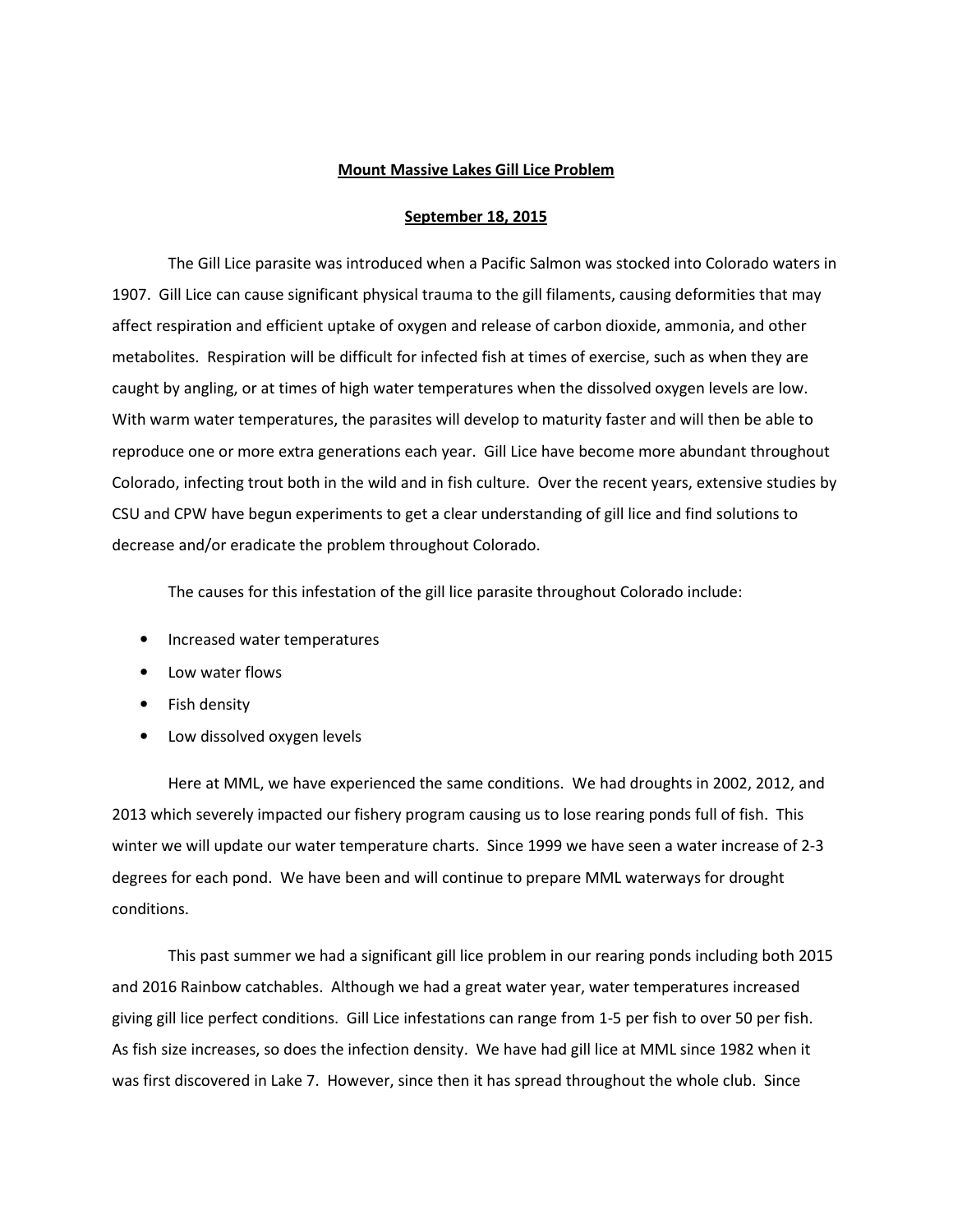2000, club staff have tried numerous practices to control gill lice including salt baths, diquot, and also biological control by placing brook trout populations above our rearing ponds ( ie. Lake 15 and Lake 20)to remove gill lice larvae from the water. These attempts have been unsuccessful for eliminating gill lice and current research and development has offered better management practices.

 Currently in the United States there are no FDA approved drugs available for eliminating gill lice. Through our partnership with CSU and CPW, we have been able to get information and a step by step process for an opportunity to participate in an Investigational New Animal Drug (INAD). This drug is called Emamectin benzoate, also known as SLICE. By participating in this study, we will be provided SLICE to topcoat our feed and feed fish at the same rate we do with other medicated feed we use (10 straight days of SLICE then back to normal feed after that period). Slice will eliminate gill lice on the fish, but will take 1-2 weeks for the parasite to fall off. Recently, CPW has participated in this experiment for two of their hatcheries and it proved to be successful.

 We don't know what condition our production fish will be in after this winter when the ice starts coming off the ponds next spring. We are going to begin this process of enrollment to participate in the INAD to get control of the gill lice problems we have at MML. We want to be proactive and get back on track to meet our fish production goals.

Below are pictures of gill lice infected trout.